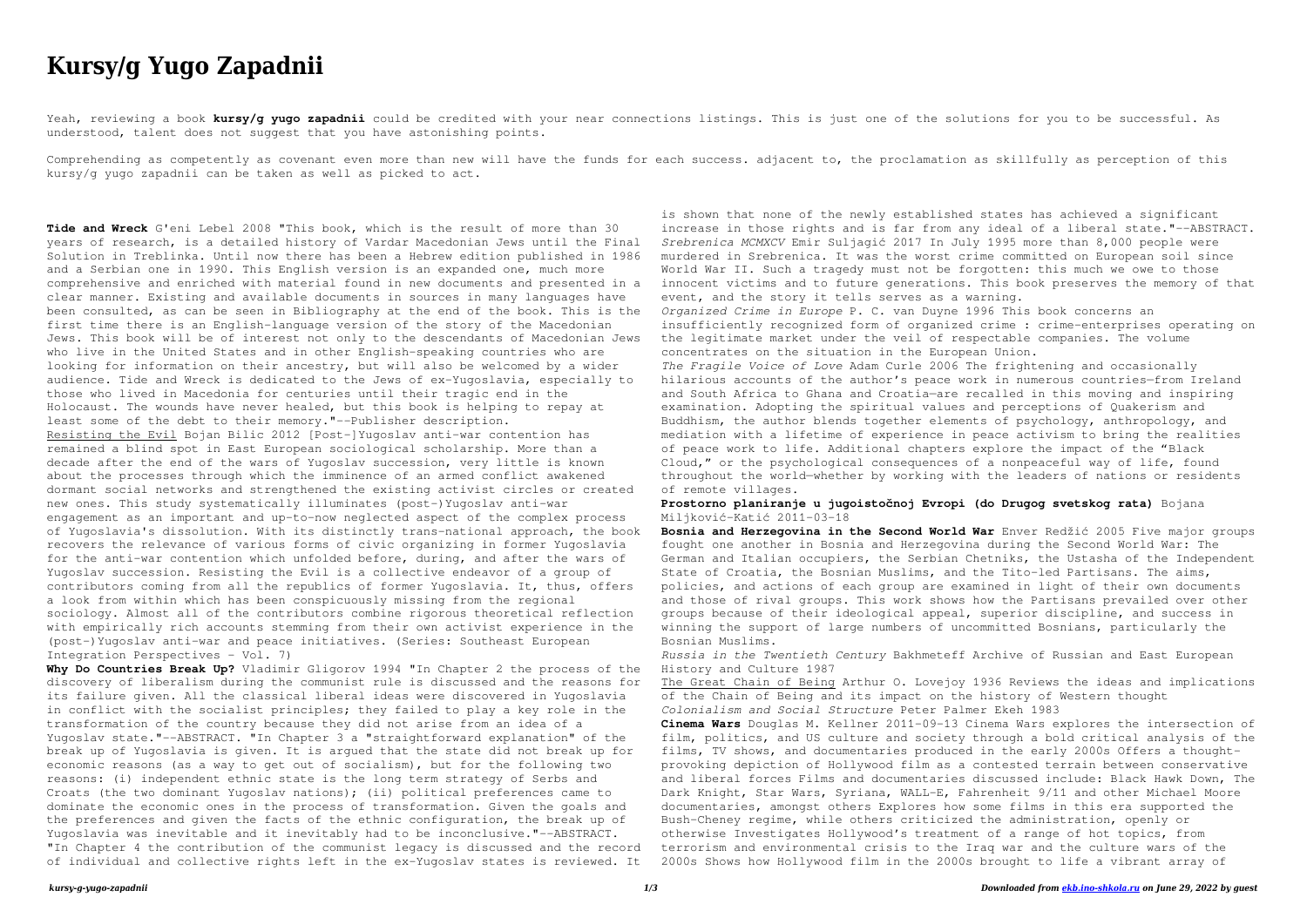### *kursy-g-yugo-zapadnii 2/3 Downloaded from [ekb.ino-shkola.ru](http://ekb.ino-shkola.ru) on June 29, 2022 by guest*

social protest and helped create cultural conditions to elect Barack Obama *Yugoslavia from a Historical Perspective* Latinka Perović 2017

*Olupine Na Suncu* Vladan Desnica 2021-09-09 This work has been selected by scholars as being culturally important and is part of the knowledge base of civilization as we know it. This work is in the public domain in the United States of America, and possibly other nations. Within the United States, you may freely copy and distribute this work, as no entity (individual or corporate) has a copyright on the body of the work. Scholars believe, and we concur, that this work is important enough to be preserved, reproduced, and made generally available to the public. To ensure a quality reading experience, this work has been proofread and republished using a format that seamlessly blends the original graphical elements with text in an easy-to-read typeface. We appreciate your support of the preservation process, and thank you for being an important part of keeping this knowledge alive and relevant.

**The Shape of Populism** Marko Grdešic 2019-08-07 The Shape of Populism examines socialist Serbia, then part of Yugoslavia, which in the late 1980s witnessed popular mobilization and an emergence of a populist discourse that both constructed and celebrated "the people." Author Marko Grdešic uses quantitative and qualitative analyses to show how "the people" emerge in the public sphere. This book examines over 300 protests and analyzes them in conjunction with elite events such as party sessions. It examines over 1,600 letters-to-the-editor and political cartoons to reveal the populist construction of "the people." Grdešic also relies on interviews with participants in populist rallies in the late 1980s to examine the long-term legacies of populism.

*Diaghilev's Ballets Russes* Lynn Garafola 1998 In the history of twentieth-century ballet, no company has had so profound and far-reaching an influence as the Ballets Russes. Under the direction of impresario extraordinaire Serge Diaghilev (1872–1929), the Ballets Russes radically transformed the nature of ballet—its subject matter, movement idiom, choreographic style, stage space, music, scenic design, costume, even the dancer's physical appearance. From 1909 to 1929, it nurtured some of the greatest choreographers in dance history—Fokine, Nijinsky, Massine, and Balanchine-and created such classics as Les Sylphides, Firebird, Petrouchka, L'Après-midi d'un Faune, Les Noces, and Apollo. Diaghilev brought together some of the leading artists of his time, including composers Stravinsky, Debussy, and Prokofiev; artists Picasso, Braque, and Matisse, and poets Hoffmansthal and Cocteau. Diaghilev's Ballets Russes is the most authoritative history of the company ever written and the first to examine it as a totality-its art, enterprise, and audience. Combining social and cultural history with illuminating discussions of dance, drama, music, art, economics, and public reception, Lynn Garafola paints an extraordinary portrait of the company that shaped ballet into what it is today.

**Making Sense of War** Amir Weiner 2012-01-16 In Making Sense of War, Amir Weiner reconceptualizes the entire historical experience of the Soviet Union from a new perspective, that of World War II. Breaking with the conventional interpretation that views World War II as a post-revolutionary addendum, Weiner situates this event at the crux of the development of the Soviet--not just the Stalinist- system. Through a richly detailed look at Soviet society as a whole, and at one Ukrainian region in particular, the author shows how World War II came to define the ways in which members of the political elite as well as ordinary citizens viewed the world and acted upon their beliefs and ideologies. The book explores the creation of the myth of the war against the historiography of modern schemes for social engineering, the Holocaust, ethnic deportations, collaboration, and postwar settlements. For communist true believers, World War II was the purgatory of the revolution, the final cleansing of Soviet society of the remaining elusive "human weeds" who intruded upon socialist harmony, and it brought the polity to the brink of communism. Those ridden with doubts turned to the war as a redemption for past wrongs of the regime, while others hoped it would be the death blow to an evil enterprise. For all, it was the Armageddon of the Bolshevik Revolution. The result of Weiner's inquiry is a bold, compelling new picture of a Soviet Union

both reinforced and enfeebled by the experience of total war. **Romania** Cartographia Kft. 1996-07-01

Hawk O'Toole's Hostage Sandra Brown 1997 Vacationing in the West, Miranda Price, a young divorce+a7e, and her son are taken hostage by a Native American named Hawk O'Toole as part of a desperate gamble to help his people, and is forced to face up to a shocking revelation. Reprint.

**The Transformation of Russian Military Doctrine** Alekseĭ Arbatov 2000 **Mjesto, nemjesto** Jasna Čapo 2011

**Hatreds** Zillah Eisenstein 2014-04-23 Eisenstein tracks developments such as racialized ethnic and gender conflict; the new male democracies of eastern Europe; the new Democrats of the Clinton era - exploring the `politics of hate'. In HATREDS, Zillah Eisenstein charts the plural politics of the twenty-first century, which she defines as having begun with the fall of communism and the gulf war. Exploring the politics of hate on both global and local levels, Eisenstein tracks developments such as racialized ethnic and gender conflict, the new male democracies of eastern Europe and the new Democrats of the Clinton era, the sexual exploitation of the west and the sexual violence of nationalisms, and the importance of western feminisms' promissory standpoint of freedom to women in the third world.

*Measuring Advertising Effectiveness* William D. Wells 2014-03-05 This volume includes edited and revised versions of the papers delivered and discussed at the recent Advertising and Consumer Psychology Conference. Following the theme of the conference -- "Measuring Advertising Effectiveness" -- the book blends academic psychology, marketing theory, survey methodology, and practical experience, while simultaneously addressing the problems and limitations of advertising. Acknowledging that advertisements are subtle, diverse, complex phenomena that require detailed investigation, this compilation explores the multidimensional nature of advertising's diverse effects from both academic and applied perspectives. Updates on theories and methods -- along with expert commentaries - help to make this a valuable collection that will be of interest to advertising and marketing specialists and communications experts alike. **Nomads of the Eurasian Steppes in the Early Iron Age** Jeannine Davis-Kimball 1995 **The Development of Austro-Hungarian Sarajevo, 1878-1918** Mary Sparks 2014-09-25 The Development of Austro-Hungarian Sarajevo, 1878-1918 charts the urban history of Sarajevo in this period within the context of other modernising central-European cities. It gives detailed consideration to elements of change and continuity in the development of the urban fabric, as well as the economic, social and cultural life of the city. The book also explores how far changes were the work of the occupying Austro-Hungarian administration and the influx of immigrants from elsewhere, and suggests that the local elites from all confessions took an active role in the redevelopment of their city, building an integrated 'Sarajevan' version of urban modernity at a middle-class level. Case studies of particular buildings and their owners, and maps illustrating the chronological development of the city during the period, are used throughout the book to highlight aspects of the aforementioned themes. The built environment forms a major source of evidence, together with material from a range of other sources, including census records, directories, newspapers, government documents, planning records and postcards. These sources are also used to augment observations and arguments put forward in this important study for all students and scholars of modern Central and Eastern Europe.

Imagining Bosnian Muslims in Central Europe František Šístek 2021-01-01 As a Slavic-speaking religious and ethnic "Other" living just a stone's throw from the symbolic heart of the continent, the Muslims of Bosnia and Herzegovina have long occupied a liminal space in the European imagination. To a significant degree, the wider representations and perceptions of this population can be traced to the reports of Central European—and especially Habsburg—diplomats, scholars, journalists, tourists, and other observers in the late nineteenth and early twentieth centuries. This volume assembles contributions from historians, anthropologists, political scientists, and literary scholars to examine the